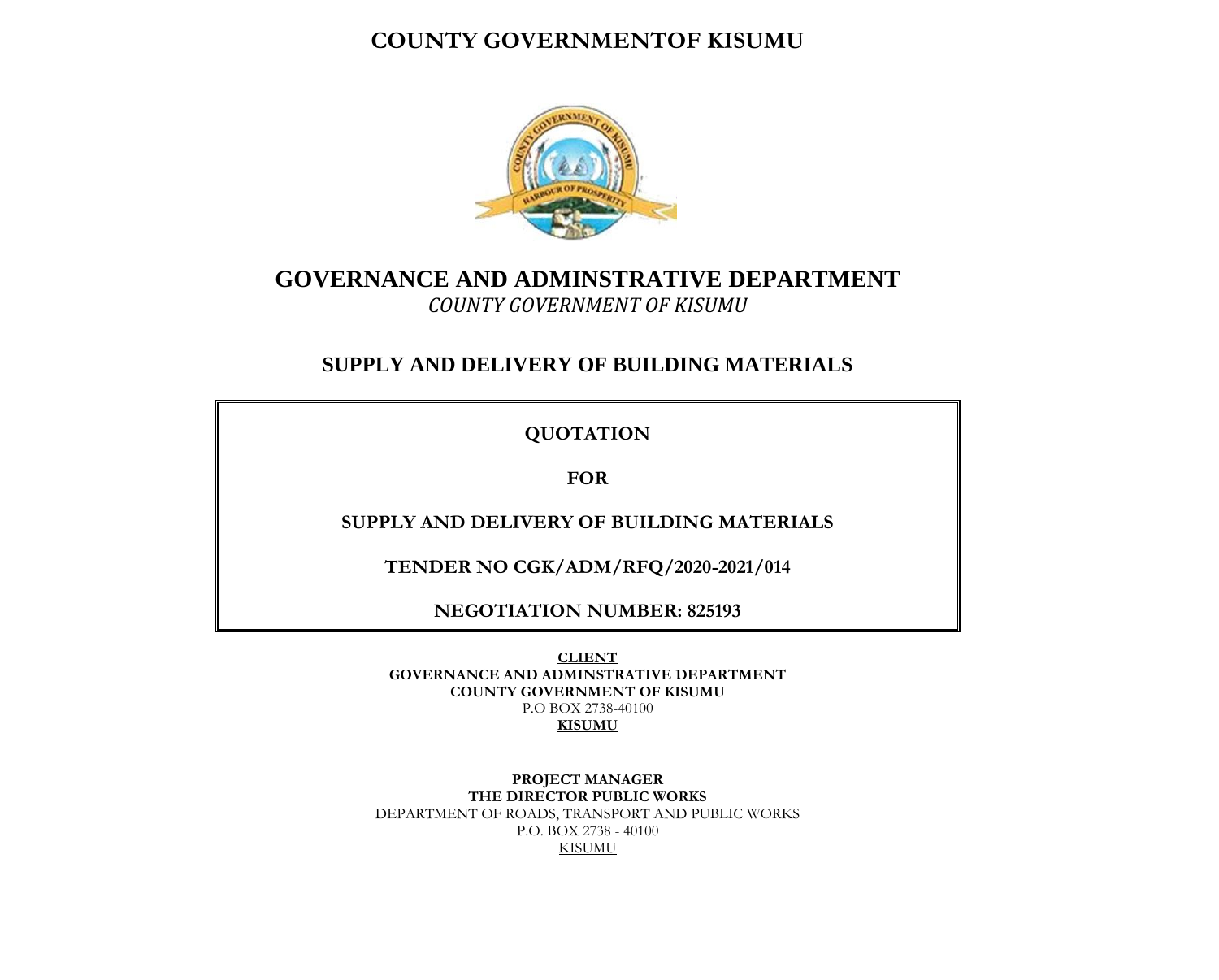# **STANDARD TENDER DOCUMENT**

# **FOR**

# **PROCUREMENT OF SUPPLIES**

# **(SUPPLY AND DELIVERY OF BUILDING MATERIALS)**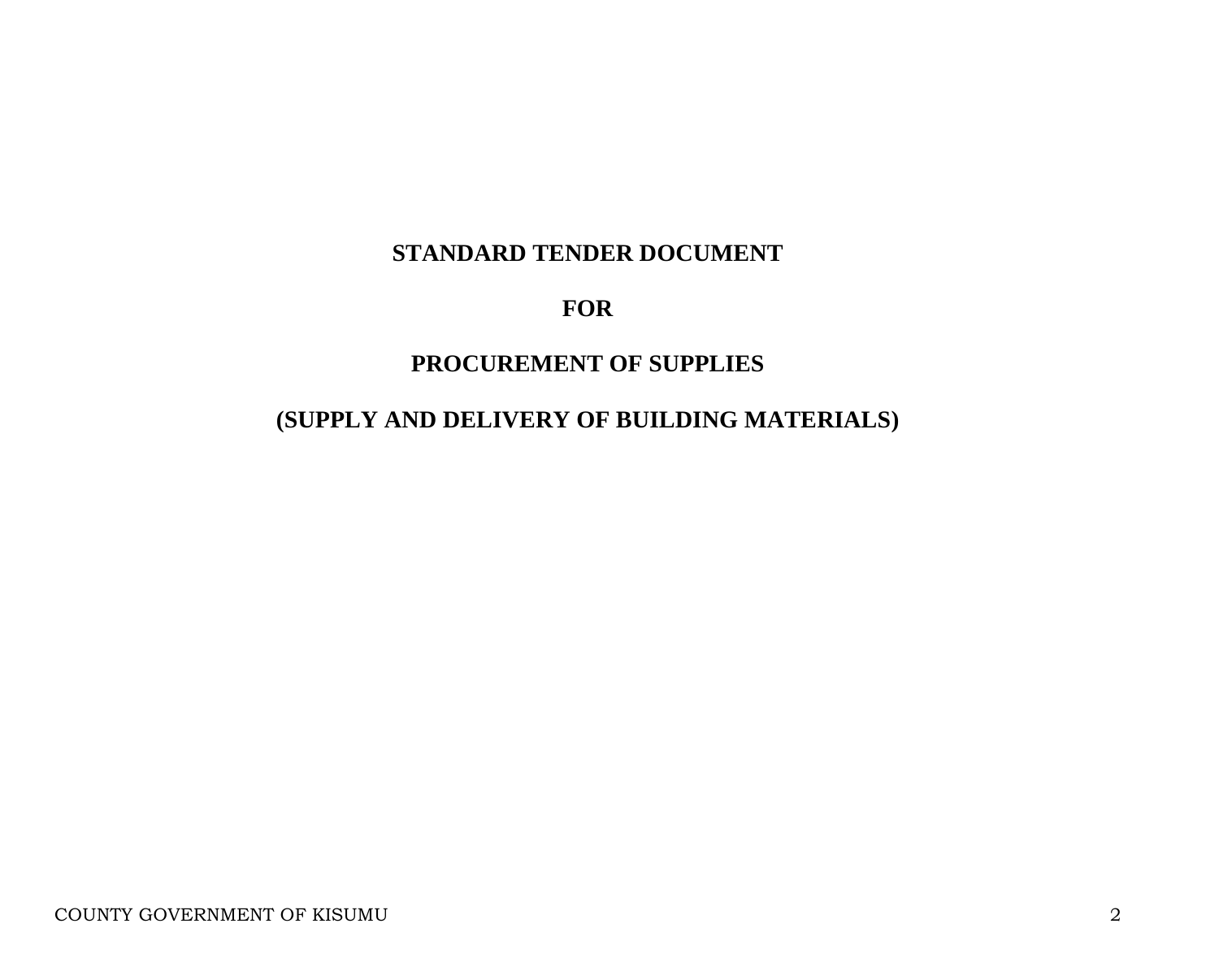| <b>Ite</b>                      |                                                       | Unit                      |                      |                          | TO BE COMPLETED BY CANDIDATE       |                           |                      |
|---------------------------------|-------------------------------------------------------|---------------------------|----------------------|--------------------------|------------------------------------|---------------------------|----------------------|
| $\boldsymbol{m}$<br>$N^{\circ}$ | <b>Item Description</b>                               | of<br>Issue               | Quantity<br>required | Unit<br>Price<br>(Kshs.) | <b>Total Unit</b><br>Price (Kshs.) | Days to<br><b>Deliver</b> | Country of<br>Origin |
|                                 | Please quote for provision for the<br>following Items |                           |                      |                          |                                    |                           |                      |
| 1                               | Round poles                                           | $Pcs$                     | 2050                 |                          |                                    |                           |                      |
| $\mathbf{2}$                    | Timber $4^*2$                                         | $Ft$                      | 28700                |                          |                                    |                           |                      |
| 3                               | Timber $3^*2$                                         | $\underline{\mathrm{Ft}}$ | 22550                |                          |                                    |                           |                      |
| 4                               | Timber $8^*1$                                         | $Ft$                      | 4920                 |                          |                                    |                           |                      |
| 5                               | Round poles (fito)                                    | Pcs                       | 9840                 |                          |                                    |                           |                      |
| 6                               | Iron sheets 3mtrs                                     | Pcs                       | 1640                 |                          |                                    |                           |                      |
| 7                               | Ridge                                                 | Pcs                       | 574                  |                          |                                    |                           |                      |
| 8                               | Roofing nails                                         | Kgs                       | 492                  |                          |                                    |                           |                      |
| 9                               | Nails 6                                               | <u>Kgs</u>                | 123                  |                          |                                    |                           |                      |
| 10                              | Nails 5                                               | Kgs                       | 287                  |                          |                                    |                           |                      |
| 11                              | Nails 4                                               | Kgs                       | 328                  |                          |                                    |                           |                      |
| 12                              | Nails 3                                               | Kgs                       | 410                  |                          |                                    |                           |                      |
| 13                              | Nails 2`                                              | Kgs                       | 123                  |                          |                                    |                           |                      |
|                                 | TOTAL(VAT INCLUSIVE)                                  |                           |                      |                          |                                    |                           |                      |

Candidates Signature & Stamp……………………………………………………………………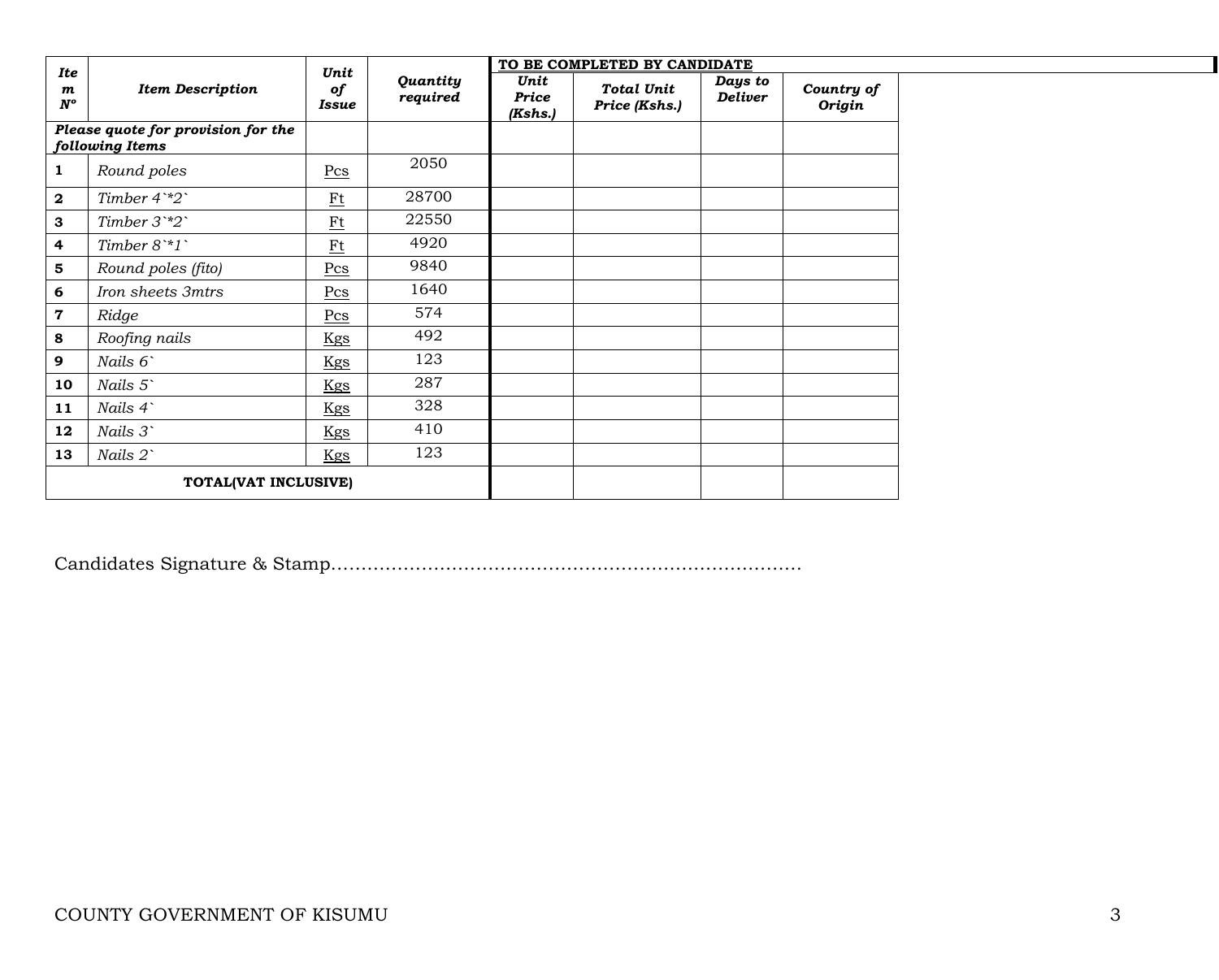## **SECTION I**

## **INVITATION FOR TENDERS**

**Tender reference No. (………………………………………………………………………..)**

## **Tender Name (SUPPLY AND DELIVERY OF BUILDING MATERIALS)**

## 1.1 The *(COUNTY GOVERNMENT OF KISUMU***)** invites sealed tenders for the construction of (**SUPPLY AND DELIVERY OF BUILDING MATERIALS)**

- 1.2 Interested eligible candidates may obtain further information and inspect tender documents (*and additional copies*) at, *(GOVERNANCE AND ADMINISTRATIVE DEPARTMENT PROSPERITY HOUSE,*) during normal working hours.
- 1.3 A complete set of tender documents may be obtained by interested candidates upon payment of a non-refundable fees of ( ) in cash
- 1.4 Prices quoted should be net inclusive of all taxes, must be in Kenya shillings and shall remain valid for (60) days from the closing date of tender.
- 1.5 Completed tender documents are to be enclosed in plain sealed envelopes marked with Tender name and reference number and deposited in the Tender Box at (*PROSPERITY HOUSE, FORMER NYANZA HEADQUARTERS,*) so as to be received on or before (*……………………..*).
- 1.6 Tenders will be opened immediately thereafter in the presence of the candidates or their representatives who choose to attend at

 For *…………….* GOVERNANCE AND ADMINISRATIVE DEPARTMENT COUNTY GOVERNMENT OF KISUMU P.O BOX 2738-40100 KISUMU

 $\overline{\phantom{a}}$  ,  $\overline{\phantom{a}}$  ,  $\overline{\phantom{a}}$  ,  $\overline{\phantom{a}}$  ,  $\overline{\phantom{a}}$  ,  $\overline{\phantom{a}}$  ,  $\overline{\phantom{a}}$  ,  $\overline{\phantom{a}}$  ,  $\overline{\phantom{a}}$  ,  $\overline{\phantom{a}}$  ,  $\overline{\phantom{a}}$  ,  $\overline{\phantom{a}}$  ,  $\overline{\phantom{a}}$  ,  $\overline{\phantom{a}}$  ,  $\overline{\phantom{a}}$  ,  $\overline{\phantom{a}}$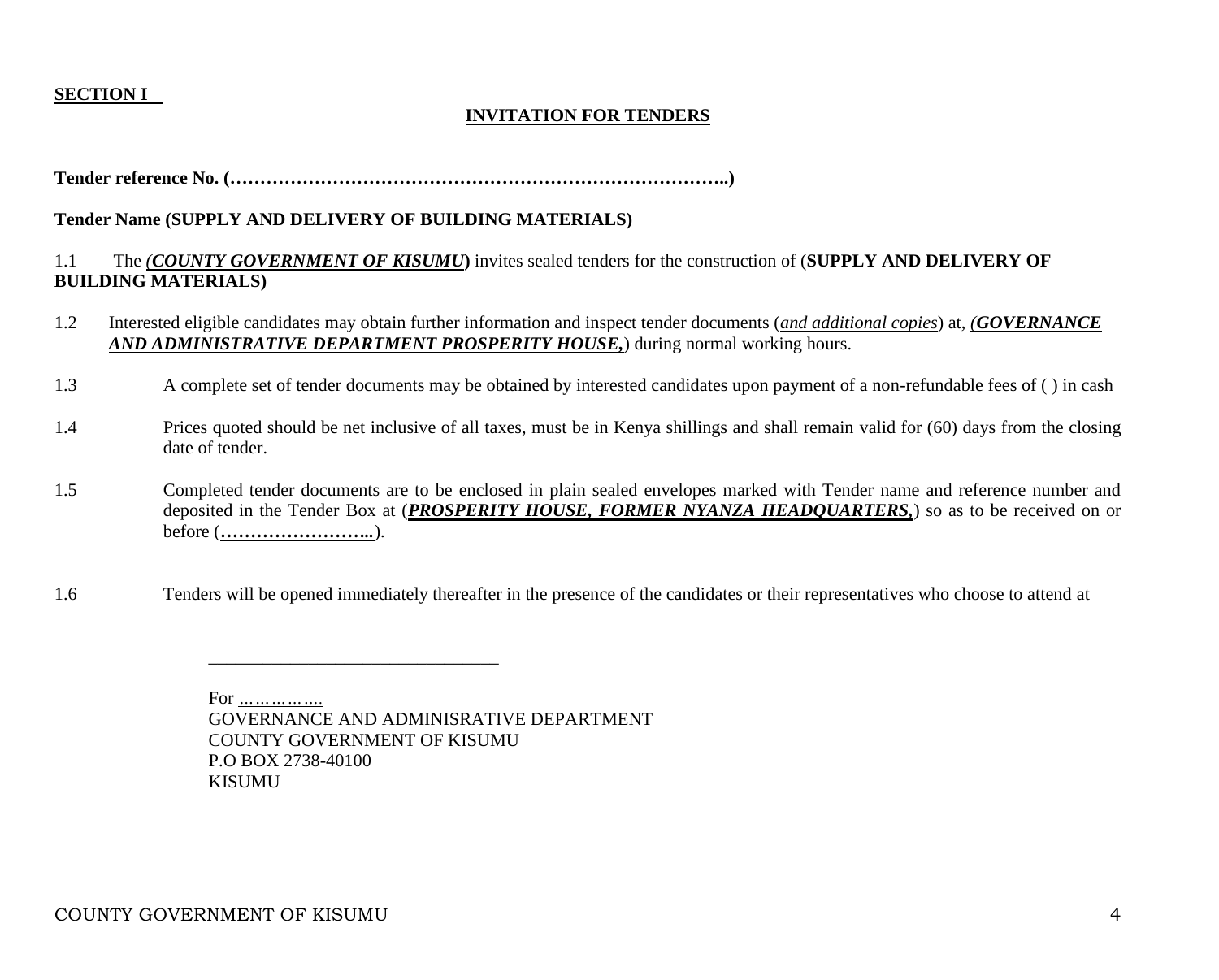## **FORM OF INVITATION FOR TENDERS**

| $\lceil$ date]                                                                                                                                |                                                                                                                                  |
|-----------------------------------------------------------------------------------------------------------------------------------------------|----------------------------------------------------------------------------------------------------------------------------------|
| To:<br><u> 1989 - Johann John Stone, mars eta biztanleria (h. 1989).</u><br><u> 1989 - Johann John Stone, mars eta biztanleria (h. 1989).</u> | <i>Mame of Contractor</i> [ <i>name of Contractor</i> ]                                                                          |
| Dear Sirs:                                                                                                                                    |                                                                                                                                  |
|                                                                                                                                               |                                                                                                                                  |
| You have been prequalified to tender for the above project.                                                                                   |                                                                                                                                  |
|                                                                                                                                               | We hereby invite you and other prequalified tenderers to submit a tender for the execution and completion of the above Contract. |
| A complete set of tender documents may be purchased by you from _____                                                                         |                                                                                                                                  |
|                                                                                                                                               | [Mailing address, cable/telex/facsimile numbers].                                                                                |
|                                                                                                                                               |                                                                                                                                  |
| tendering documents, and must be delivered to                                                                                                 |                                                                                                                                  |
| [Address and location]                                                                                                                        |                                                                                                                                  |
| representatives who choose to attend.                                                                                                         | at or before ___________________(time and date). Tenders will be opened immediately thereafter, in the presence of tenderers'    |
|                                                                                                                                               | Please confirm receipt of this letter immediately in writing by cable/facsimile or telex.                                        |
| Yours faithfully,                                                                                                                             |                                                                                                                                  |
|                                                                                                                                               |                                                                                                                                  |
| Authorised Signature                                                                                                                          |                                                                                                                                  |

COUNTY GOVERNMENT OF KISUMU 5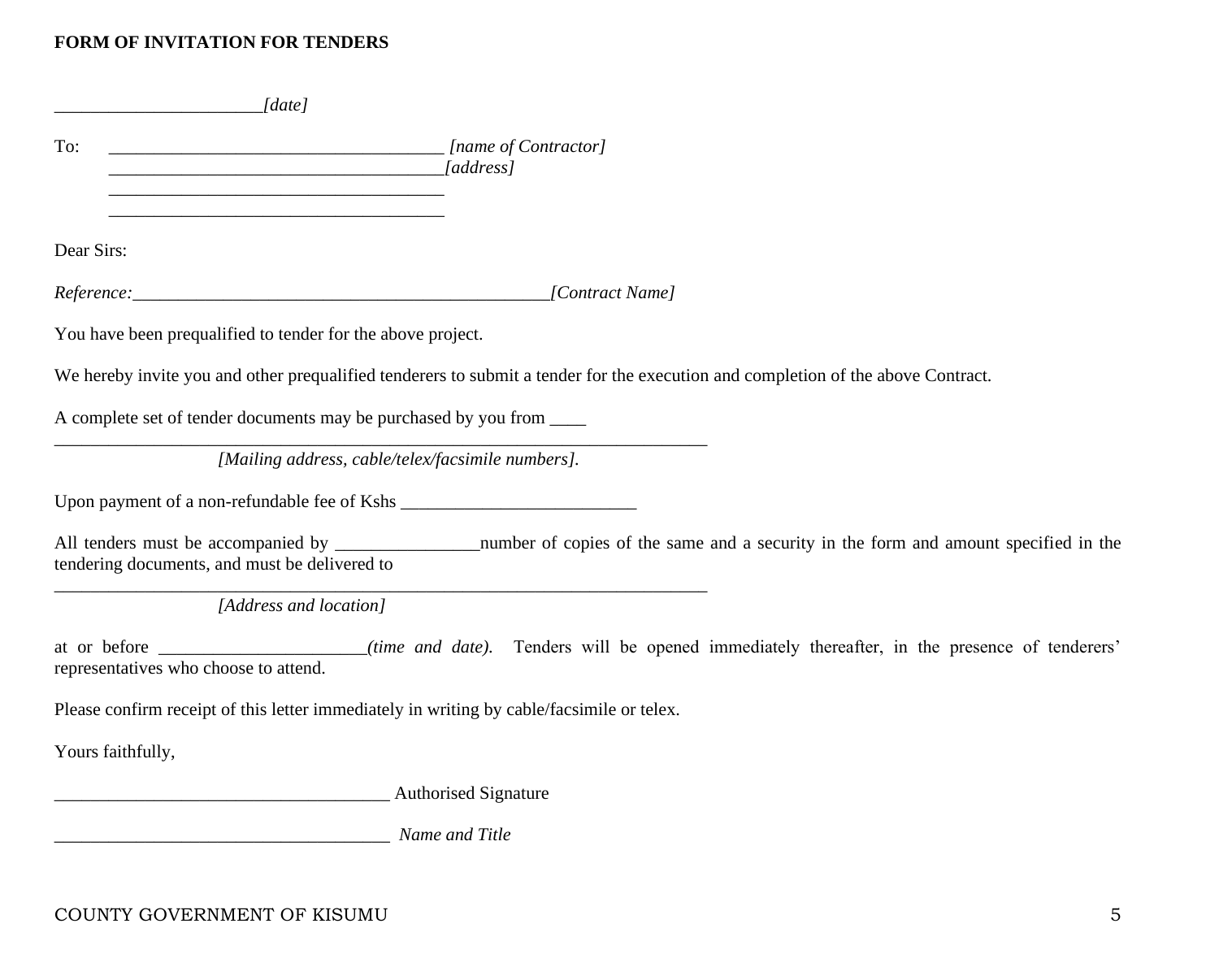#### **FORM OF TENDER**

TO: \_\_\_\_\_\_\_\_\_\_\_\_\_\_\_\_\_\_\_\_\_\_\_\_\_\_*[Name of Employer) \_\_\_\_\_\_\_\_\_\_\_\_[Date] <i> [Name of Contract]* 

Dear Sir,

- 1. In accordance with the Conditions of Contract, Specifications, for the execution of the above named supply, we, the undersigned offer to construct, install and complete such supply and remedy any defects therein for the sum of Kshs.\_\_\_\_\_\_\_\_\_\_\_\_\_\_\_\_\_\_\_\_\_\_\_\_\_\_\_\_\_*[Amount in figures]*Kenya Shillings*\_\_\_\_\_\_\_\_\_\_\_\_\_\_\_\_\_\_\_\_\_\_\_\_\_\_\_\_\_\_\_\_\_\_\_\_\_\_\_\_\_\_\_\_\_\_\_\_\_\_\_\_\_\_\_\_\_\_\_\_\_\_\_\_\_\_\_\_\_\_\_\_\_\_\_\_\_\_\_\_\_\_\_\_\_\_\_\_\_\_\_[Amount in words]*
- 2. We agree to abide by this tender until *[Insert date]*, and it shall remain binding upon us and may be accepted at any time before that date.
- 3. Unless and until a formal Agreement is prepared and executed this tender together with your written acceptance thereof, shall constitute a binding Contract between us.
- 4. We understand that you are not bound to accept the lowest or any tender you may receive.

Dated this \_\_\_\_\_\_\_\_\_\_\_\_\_\_\_\_\_\_\_\_ day of \_\_\_\_\_\_\_20\_\_\_\_\_\_\_\_\_\_\_\_\_\_\_\_

Signature \_\_\_\_\_\_\_\_\_\_\_\_\_\_\_\_\_\_in the capacity of\_\_\_\_\_\_\_\_\_\_\_\_\_\_\_\_\_\_\_

duly authorized to sign tenders for and on behalf of *\_\_\_\_\_\_\_\_\_\_\_\_\_\_\_\_\_\_\_\_\_\_\_\_\_\_\_\_\_\_\_\_\_\_\_\_\_\_\_\_\_\_\_\_\_[Name of Employer]*  of*\_\_\_\_\_\_\_\_\_\_\_\_\_\_\_\_\_\_\_*\_\_\_\_\_\_\_\_\_\_\_\_\_\_\_\_\_\_\_\_\_\_\_\_[*Address of Employer]*

Witness; Name

Address\_\_\_\_\_\_\_\_\_\_\_\_\_\_\_\_\_\_\_\_\_\_\_\_\_\_\_\_\_\_\_\_\_\_\_\_\_

| $\tilde{\phantom{a}}$<br>Signature<br>້ |  |  |
|-----------------------------------------|--|--|
|                                         |  |  |

Date\_\_\_\_\_\_\_\_\_\_\_\_\_\_\_\_\_\_\_\_\_\_\_\_\_\_\_\_\_\_\_\_\_\_\_\_\_\_\_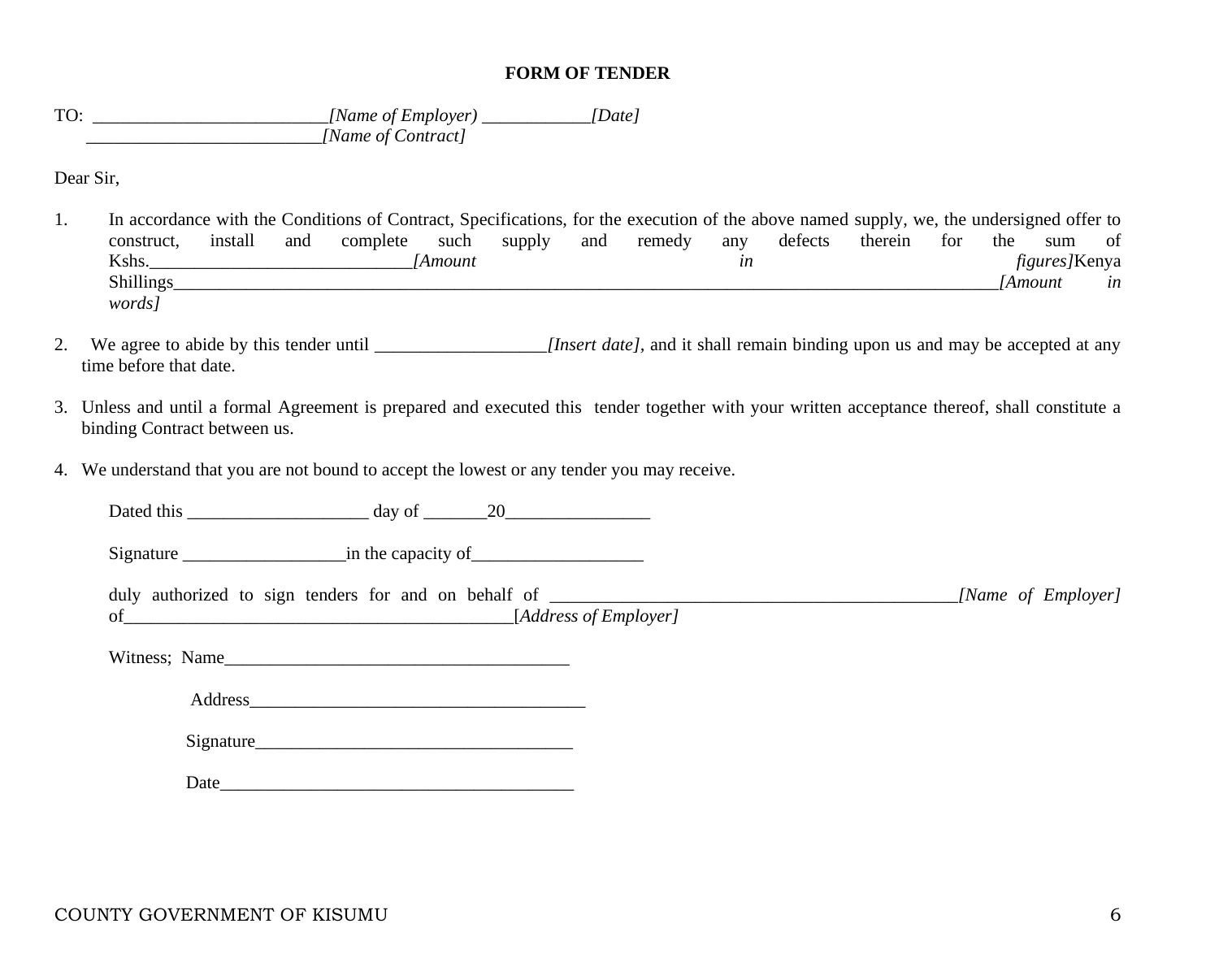## **LETTER OF ACCEPTANCE [letterhead paper of the Employer]**

*\_\_\_\_\_\_\_\_\_\_\_\_\_\_\_\_\_\_\_\_\_\_\_[date]*

To:  $\frac{1}{\sqrt{1-\frac{1}{2}}}\left\{ \frac{1}{2}, \frac{1}{2}, \frac{1}{2}, \frac{1}{2}, \ldots, \frac{1}{2} \right\}$ 

*[Name of the Contractor]*

\_\_\_\_\_\_\_\_\_\_\_\_\_\_\_\_\_\_\_\_\_ *[Address of the Contractor]*

Dear Sir,

This is to notify you that your Tender dated \_\_\_\_\_\_\_\_\_\_\_\_\_\_\_\_\_\_\_\_\_\_\_\_\_\_\_\_\_\_\_\_\_\_\_ for the execution of  $\qquad \qquad$ 

*[name of the Contract and identification number,as given in the Tender documents]* for the Contract Price of Kshs. \_\_\_\_\_\_\_\_\_\_\_\_\_\_\_\_\_\_\_\_\_\_\_\_\_\_ *[amount in figures]*[Kenya Shillings\_\_\_\_\_\_\_\_\_\_\_\_\_\_\_\_\_\_\_\_\_\_\_\_\_\_\_\_\_\_*(amount in words)* ] in accordance

with the Instructions to Tenderers is hereby accepted.

You are hereby instructed to proceed with the execution of the said Works in accordance with the Contract documents.

Authorized Signature …………………………………………………………………

Name and Title of Signatory …………………………………………………………

Attachment : Agreement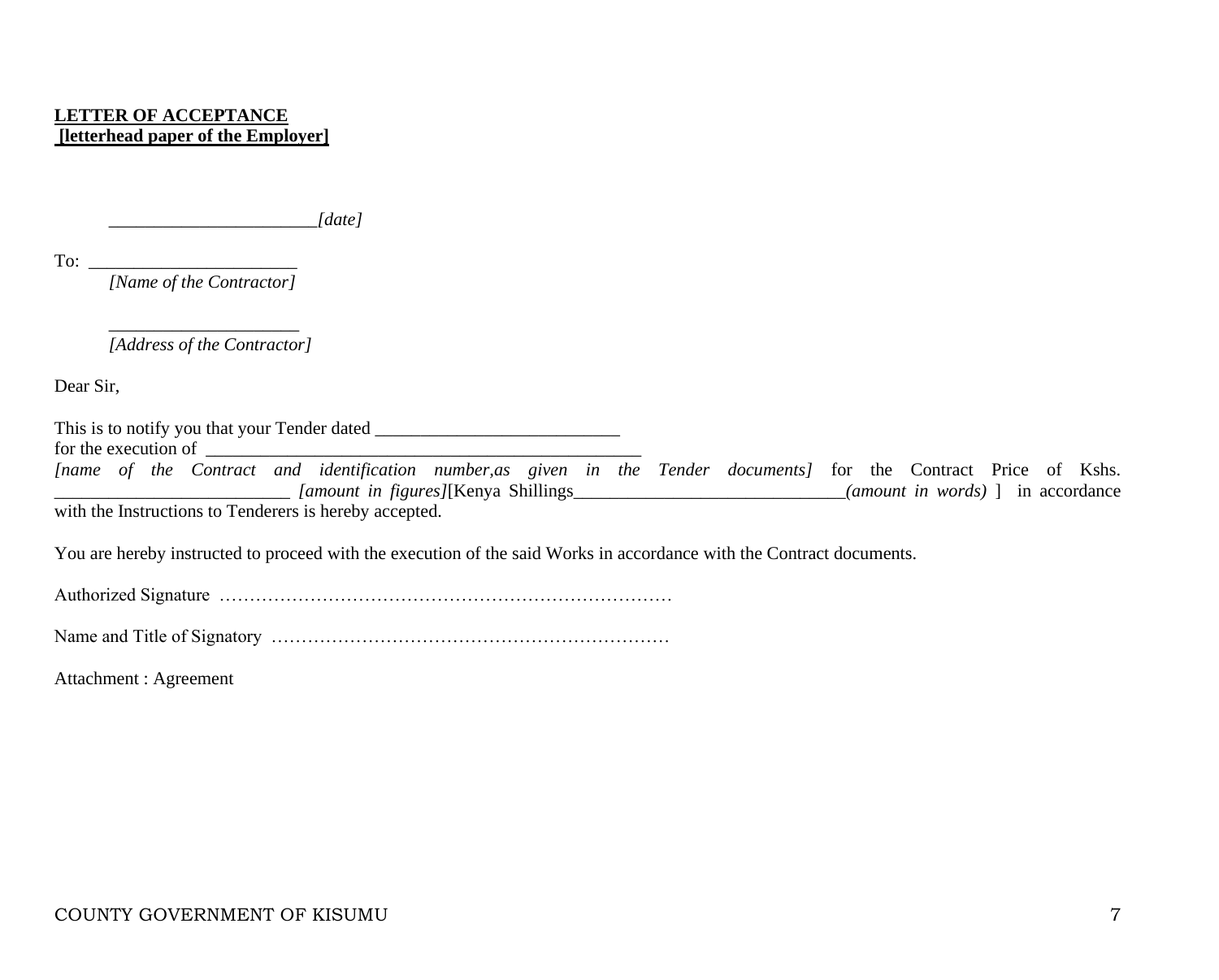## **FORM OF AGREEMENT**

| THIS AGREEMENT, made the day of                                                                                                                                                                           | 20                                             |                                     |                    |
|-----------------------------------------------------------------------------------------------------------------------------------------------------------------------------------------------------------|------------------------------------------------|-------------------------------------|--------------------|
| between                                                                                                                                                                                                   | of [or whose registered office is situated     |                                     |                    |
| atl                                                                                                                                                                                                       |                                                |                                     |                    |
| (Hereinafter called "the Employer") of the one part AND                                                                                                                                                   |                                                |                                     |                    |
|                                                                                                                                                                                                           | of [or whose registered office is situated at] |                                     |                    |
| (Hereinafter called "the Contractor") of the other part.<br>WHEREAS THE Employer is desirous that the Contractor executes                                                                                 |                                                |                                     |                    |
| (Name and identification number of Contract) (Hereinafter called "the Works") located at                                                                                                                  |                                                |                                     | [Place/location of |
| the Works] and the Employer has accepted the tender submitted by the Contractor for the execution and completion of such Works and the<br>remedying of any defects therein for the Contract Price of Kshs |                                                | [ <i>Amount in figures</i> ], Kenya |                    |
| Shillings                                                                                                                                                                                                 | [Amount in words].                             |                                     |                    |

#### NOW THIS AGREEMENT WITNESSETH as follows:

- 1. In this Agreement, words and expressions shall have the same meanings as are respectively assigned to them in the Conditions of Contract hereinafter referred to.
- 2. The following documents shall be deemed to form and shall be read and construed as part of this Agreement i.e.
	- (i) Letter of Award
	- (ii) Letter of Acceptance
	- (iii) Specifications
	- (iv) Local Purchase Order

3. In consideration of the payments to be made by the Employer tothe Contractor as hereinafter mentioned, the Supplier hereby covenants with the Employer to execute and complete the supply and remedy any defects therein in conformity in all respects with the provisions of the Contract.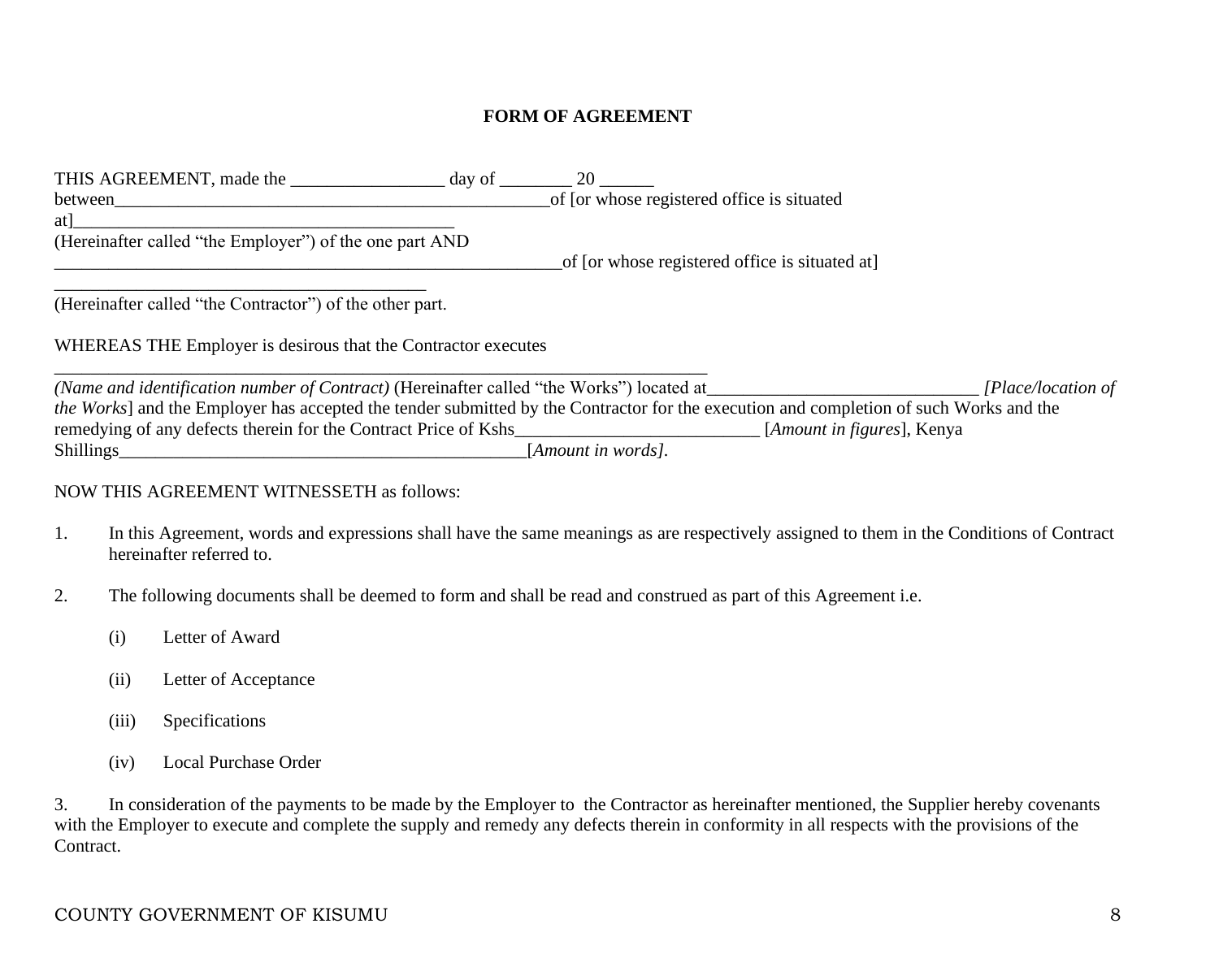4. The Employer hereby covenants to pay the supplier in consideration of the execution and completion of the supply and the remedying of defects therein, the Contract Price or such other sum as may become payable under the provisions of the Contract at the times and in the manner prescribed by the Contract.

IN WITNESS whereof the parties thereto have caused this Agreement to be executed the day and year first before written.

| In the presence of (i) Name |  |
|-----------------------------|--|
|                             |  |
|                             |  |
|                             |  |
|                             |  |
|                             |  |

Signature\_\_\_\_\_\_\_\_\_\_\_\_\_\_\_\_\_\_\_\_\_\_\_\_\_\_\_\_\_\_\_\_\_\_\_\_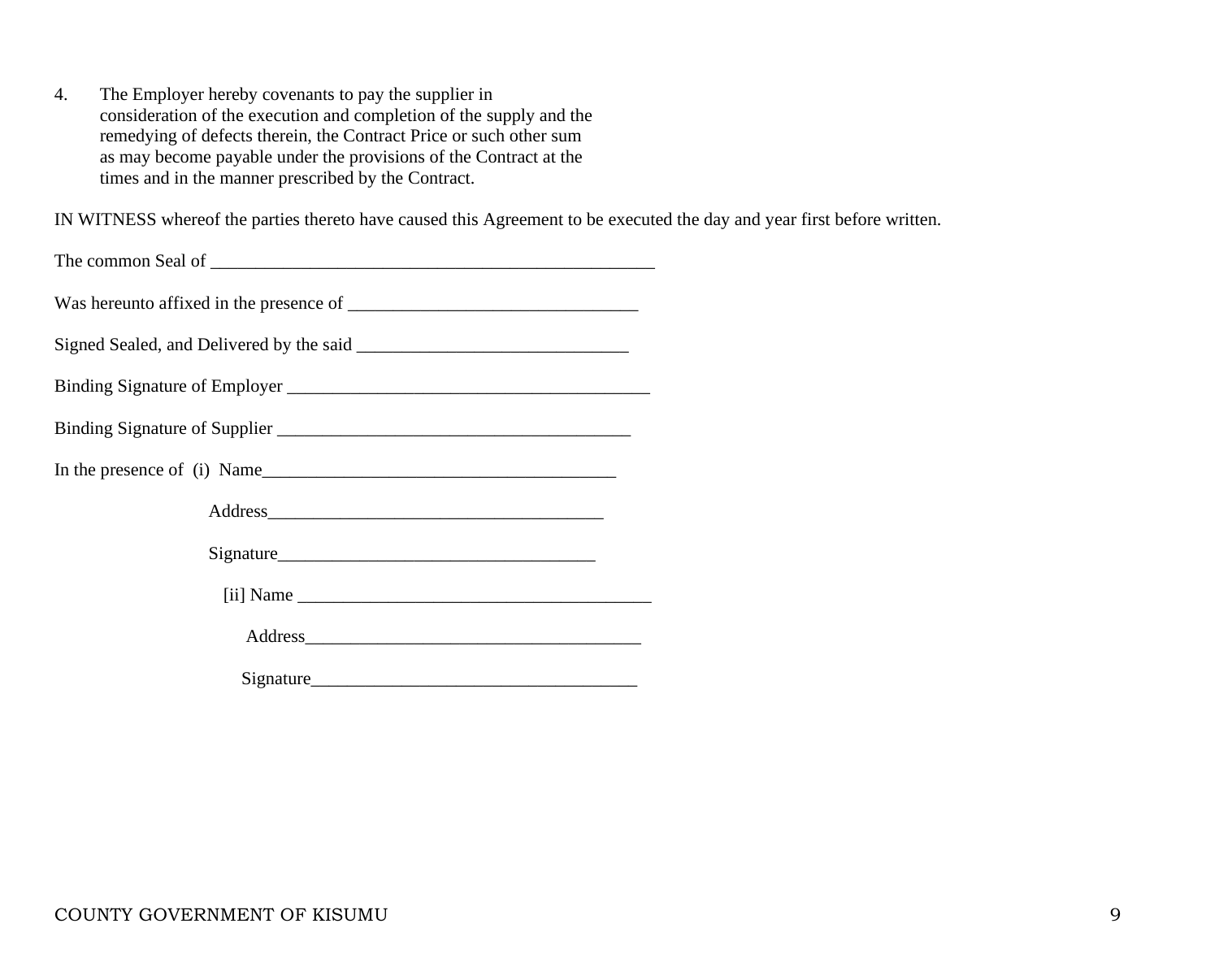## **FORM OF TENDER SECURITY**

WHEREAS ………………………………………... (hereinafter called "the Tenderer") has submitted his tender dated ………………………… for the construction of ……………………………………………………………………… …………………… *(name of Contract)*

KNOW ALL PEOPLE by these presents that WE ……………………… having our registered office at ……………… (hereinafter called "the Bank"), are bound unto ……………………………………… (hereinafter called "the Employer") in the sum of Kshs.………………………… for which payment well and truly to be made to the said Employer, the Bank binds itself, its successors and assigns by these presents sealed with the Common Seal of the said Bank this ……………. Day of ………20…………

THE CONDITIONS of this obligation are:

- 1. If after tender opening the tenderer withdraws his tender during the period of tender validity specified in the instructions to tenderers Or
- 2. If the tenderer, having been notified of the acceptance of his tender by the Employer during the period of tender validity:
	- (a) fails or refuses to execute the form of Agreement in accordance with the Instructions to Tenderers, if required; or
	- (b) fails or refuses to furnish the Performance Security, in accordance with the Instructions to Tenderers;

We undertake to pay to the Employer up to the above amount upon receipt of his first written demand, without the Employer having to substantiate his demand, provided that in his demand the Employer will note that the amount claimed by him is due to him, owing to the occurrence of one or both of the two conditions, specifying the occurred condition or conditions.

This guarantee will remain in force up to and including thirty (30) days after the period of tender validity, and any demand in respect thereof should reach the Bank not later than the said date.

*[date[ [signature of the Bank]*

\_\_\_\_\_\_\_\_\_\_\_\_\_\_\_\_\_\_\_\_\_\_\_\_\_\_\_ \_\_\_\_\_\_\_\_\_\_\_\_\_\_\_\_\_\_\_\_\_\_\_\_\_\_\_\_\_\_

*\_\_\_\_\_\_\_\_\_\_\_\_\_\_\_\_\_\_\_\_\_\_\_\_\_\_\_ \_\_\_\_\_\_\_\_\_\_\_\_\_\_\_\_\_\_\_\_\_\_\_\_\_\_\_\_\_\_*

*[witness] [seal]*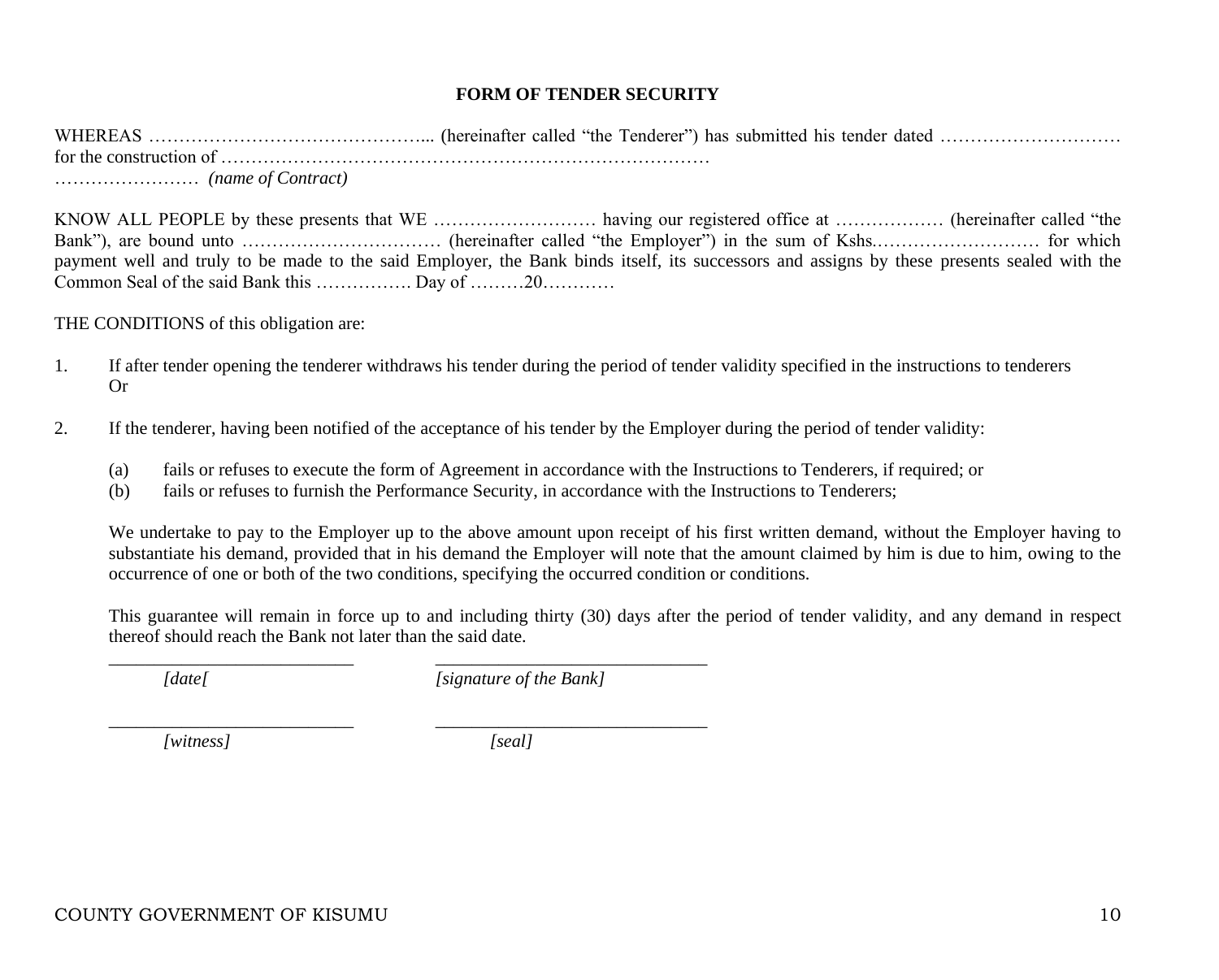#### **PERFORMANCE BANK GUARANTEE**

To:  $(Name of Emplayer)$  *(Date) (Date)* \_\_\_\_\_\_\_\_\_\_\_\_\_\_\_\_\_\_\_\_\_\_\_\_\_\_(*Address of Employer)*

Dear Sir,

WHEREAS (hereinafter called "the Contractor") has undertaken, in pursuance of Contract No. \_\_\_\_\_\_\_\_\_\_\_\_\_ dated to execute the Works"); (hereinafter called "the Works");

AND WHEREAS it has been stipulated by you in the said Contract that the Contractor shall furnish you with a Bank Guarantee by a recognised bank for the sum specified therein as security for compliance with his obligations in accordance with the Contract;

AND WHEREAS we have agreed to give the Contractor such a Bank Guarantee:

NOW THEREFORE we hereby affirm that we are the Guarantor and responsible to you, on behalf of the Contractor, up to a total of Kshs. \_\_\_\_\_\_\_\_\_\_\_\_\_\_\_\_ (*amount of Guarantee in figures*) Kenya Shillings\_\_\_\_\_\_\_\_\_\_\_\_\_\_\_\_\_\_\_\_\_\_\_\_\_\_\_\_\_\_\_\_\_\_\_\_\_\_\_\_\_\_ (*amount of Guarantee in words*), and we undertake to pay you, upon your first written demand and without cavil or argument, any sum or sums within the limits of Kenya Shillings \_\_\_\_\_\_\_\_\_\_\_\_\_\_\_\_\_\_\_\_\_\_\_\_\_ (*amount of Guarantee in words*) as aforesaid without your needing to prove or to show grounds or reasons for your demand for the sum specified therein.

We hereby waive the necessity of your demanding the said debt from the Contractor before presenting us with the demand.

We further agree that no change, addition or other modification of the terms of the Contract or of the Works to be performed thereunder or of any of the Contract documents which may be made between you and the Contractor shall in any way release us from any liability under this Guarantee, and we hereby waive notice of any change, addition, or modification.

This guarantee shall be valid until the date of issue of the Certificate of Completion.

SIGNATURE AND SEAL OF THE GUARANTOR \_\_\_\_\_\_\_\_\_\_\_\_\_\_\_\_\_\_\_

| Name of Bank |  |
|--------------|--|
|              |  |

Address \_\_\_\_\_\_\_\_\_\_\_\_\_\_\_\_\_\_\_\_\_\_\_\_\_\_\_\_\_\_\_\_\_\_\_\_\_\_\_\_\_\_\_\_\_\_\_\_

Date \_\_\_\_\_\_\_\_\_\_\_\_\_\_\_\_\_\_\_\_\_\_\_\_\_\_\_\_\_\_\_\_\_\_\_\_\_\_\_\_\_\_\_\_\_\_\_\_\_\_\_\_\_\_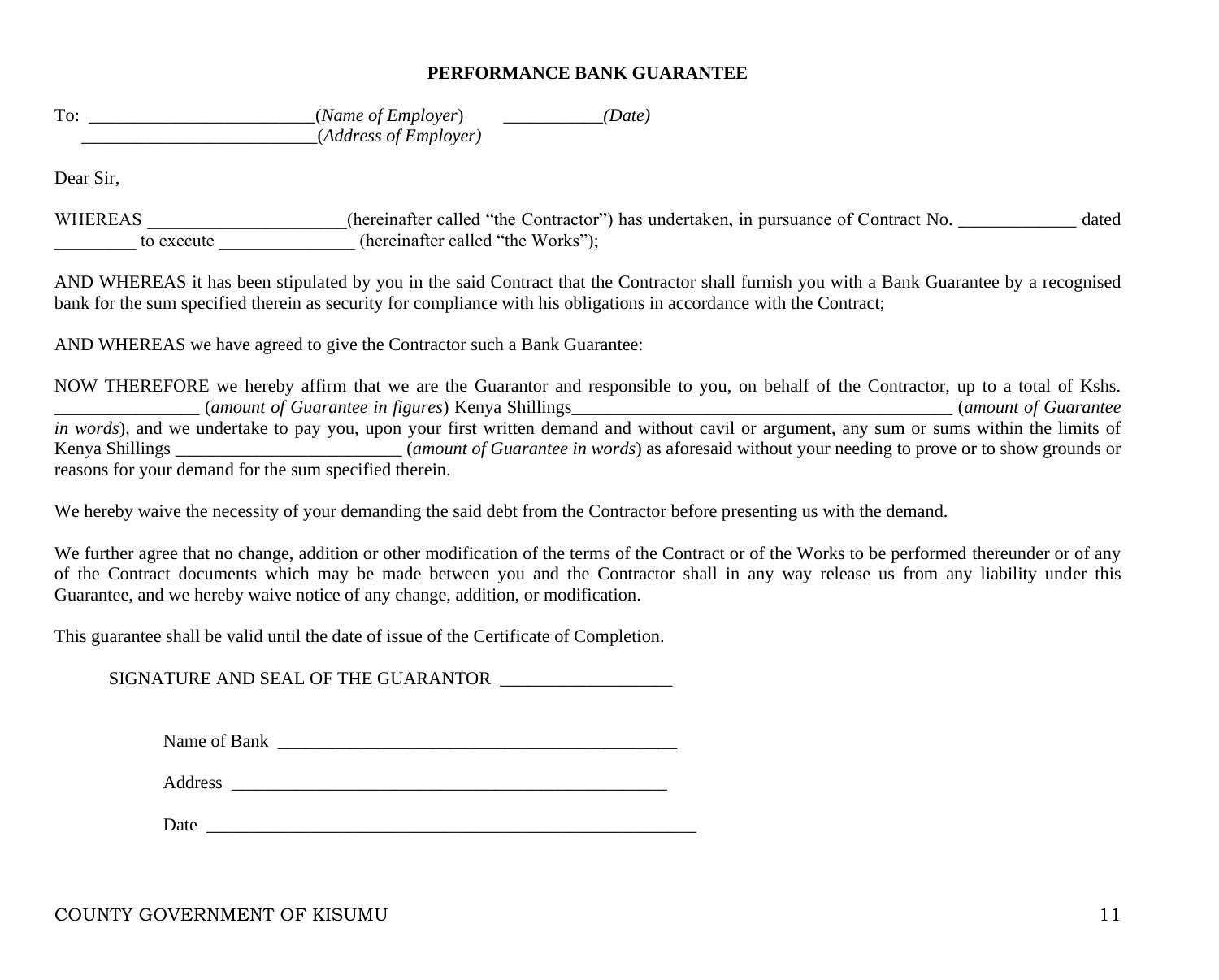#### **BANK GUARANTEE FOR ADVANCE PAYMENT**

| To:                                                                                                                                                                                                                            | (Date)<br>[name of Employer] $\qquad \qquad$<br>[address of Employer]                                                                                                                                                                                                                                                                                                                                                                                                                                                                                                                                                                                       |
|--------------------------------------------------------------------------------------------------------------------------------------------------------------------------------------------------------------------------------|-------------------------------------------------------------------------------------------------------------------------------------------------------------------------------------------------------------------------------------------------------------------------------------------------------------------------------------------------------------------------------------------------------------------------------------------------------------------------------------------------------------------------------------------------------------------------------------------------------------------------------------------------------------|
| Gentlemen,                                                                                                                                                                                                                     |                                                                                                                                                                                                                                                                                                                                                                                                                                                                                                                                                                                                                                                             |
| Ref:                                                                                                                                                                                                                           | [name of Contract]                                                                                                                                                                                                                                                                                                                                                                                                                                                                                                                                                                                                                                          |
| In<br>accordance<br>with<br>the                                                                                                                                                                                                | provisions<br>of the<br>Conditions<br>Contract<br>of<br>the<br>of<br>above-mentioned<br>Contract,<br><i>Iname and Address of Contractor]</i> (hereinafter called "the Contractor") shall deposit with<br><i>Iname of Employer]</i> a bank guarantee to guarantee his proper and faithful performance under the said                                                                                                                                                                                                                                                                                                                                         |
| in<br>Contract<br>an<br>Shillings                                                                                                                                                                                              | of Guarantee in figurers]<br>Kshs. [amount]<br>of<br>Kenya<br>amount<br><i>Jamount of Guarantee in words].</i>                                                                                                                                                                                                                                                                                                                                                                                                                                                                                                                                              |
| Kshs New York and the Second Second Second Second Second Second Second Second Second Second Second Second Second Second Second Second Second Second Second Second Second Second Second Second Second Second Second Second Seco | We, ______________________[bank or financial institution], as instructed by the Contractor, agree unconditionally and irrevocably to guarantee as<br>primary obligator and not as Surety merely, the payment to _________________________[name of Employer] on his first demand without<br>whatsoever right of objection on our part and without his first claim to the Contractor, in the amount not exceeding<br>Guarantee in<br><b>Shillings</b><br><i>amount</i><br>of<br><i>figures</i> ] Kenya<br><i>Samount of Guarantee in words</i> , such amount to be reduced<br>periodically by the amounts recovered by you from the proceeds of the Contract. |

We further agree that no change or addition to or other modification of the terms of the Contract or of the Works to be performed thereunder or of any of the Contract documents which may be made between [name of Employer] any of the Contract documents which may be made between \_\_\_\_\_\_\_\_\_\_\_\_\_\_\_\_\_\_\_\_\_\_\_\_\_ way release us from any liability under this guarantee, and we hereby waive notice of any such change, addition or modification.

No drawing may be made by you under this guarantee until we have received notice in writing from you that an advance payment of the amount listed above has been paid to the Contractor pursuant to the Contract.

This guarantee shall remain valid and in full effect from the date of the advance payment under the Contract until

\_\_\_\_\_\_\_\_\_\_\_\_\_\_\_\_\_\_\_\_\_\_\_\_\_\_\_\_\_\_\_\_\_\_\_\_\_\_\_\_\_\_\_\_\_\_(*name of Employer*) receives full payment of the same amount from the Contract.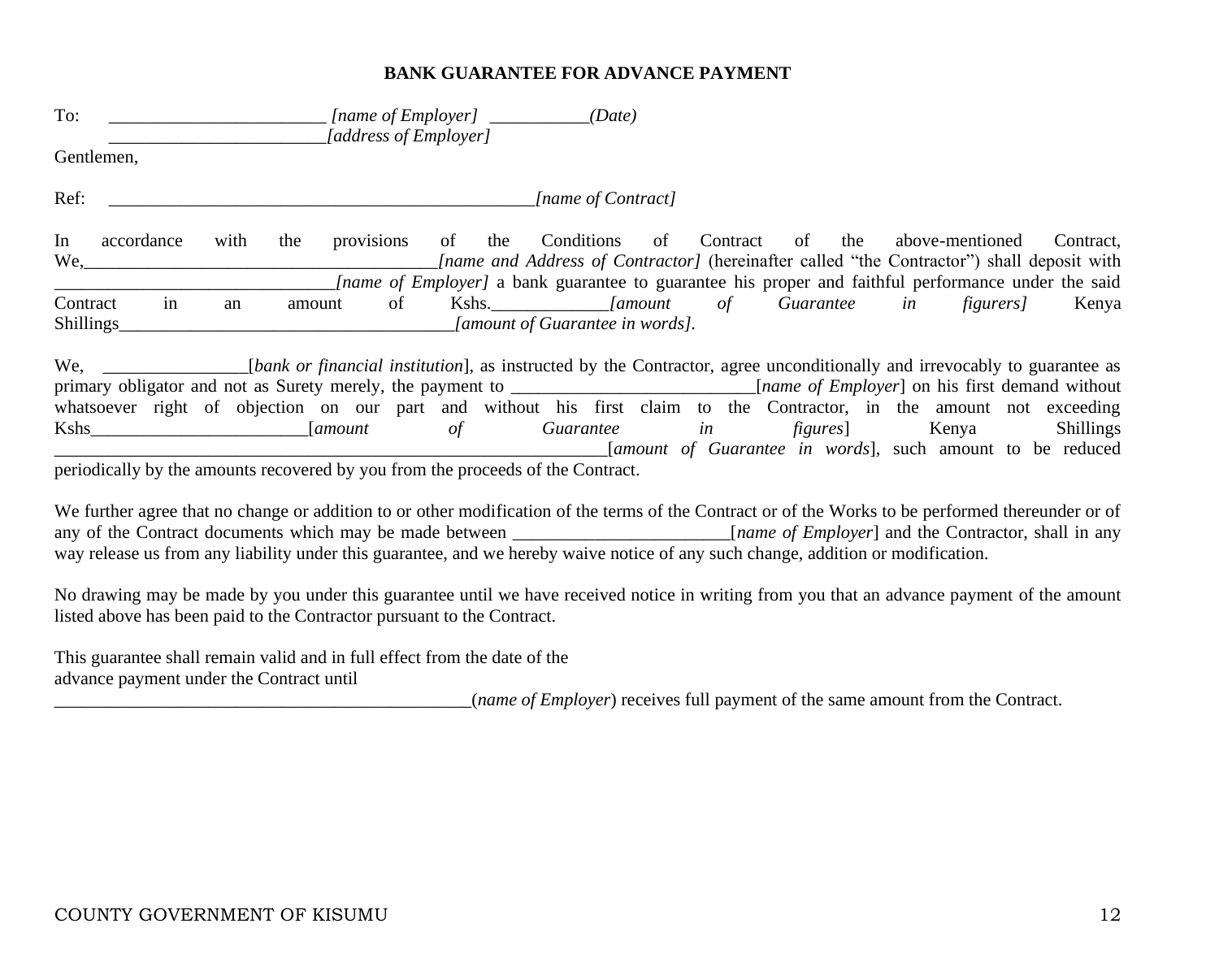| Yours faithfully, |  |
|-------------------|--|
|                   |  |
|                   |  |
| Witness:          |  |
|                   |  |
|                   |  |
|                   |  |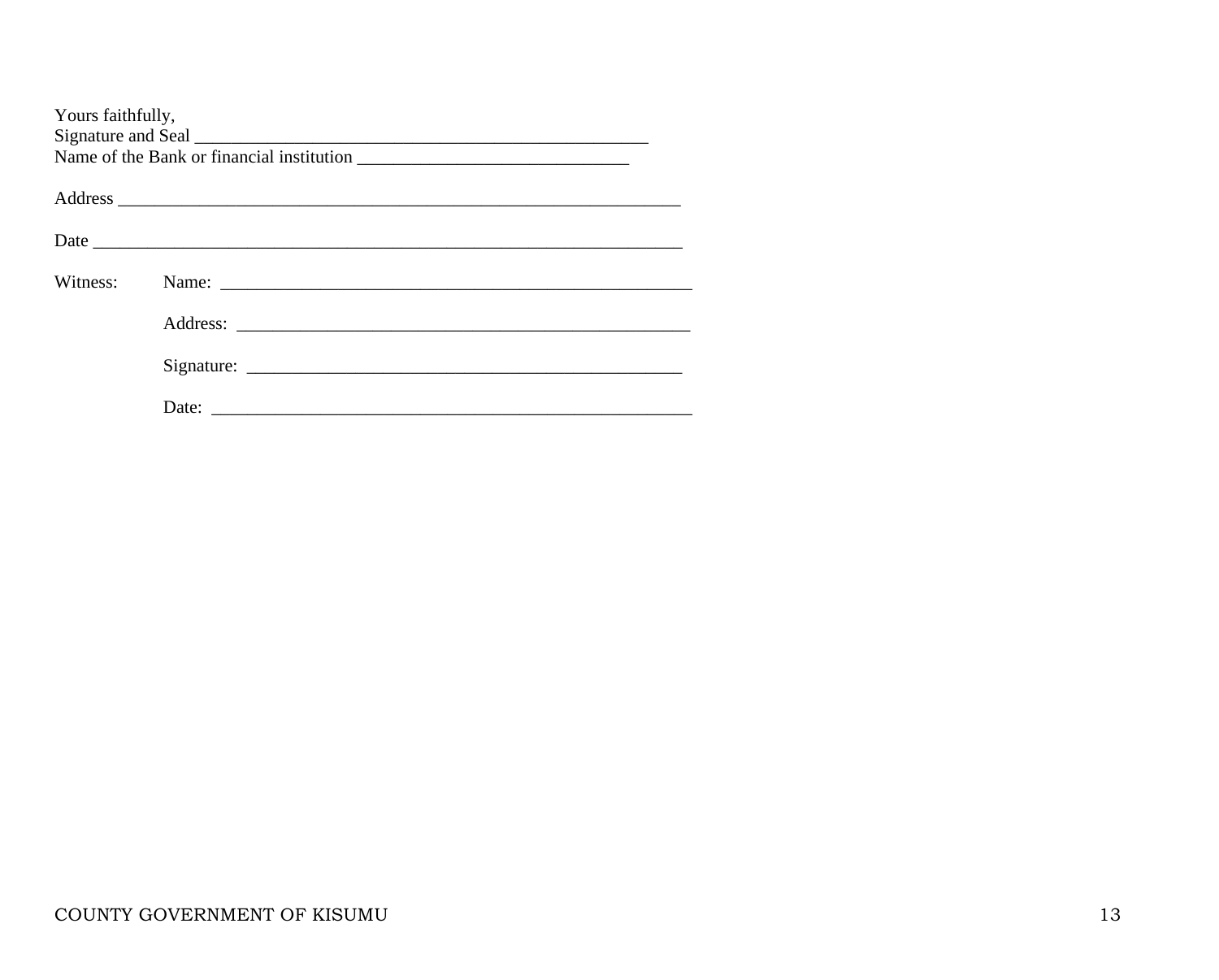## **TENDER QUESTIONNAIRE**

Please fill in block letters.

1. Full names of tenderer

………………………………………………………………………………………

2. Full address of tenderer to which tender correspondence is to be sent (unless an agent has been appointed below)

………………………………………………………………………………………

3. Telephone number (s) of tenderer

………………………………………………………………………………………

4. Telex address of tenderer

………………………………………………………………………………………

- 5. Name of tenderer's representative to be contacted on matters of the tender during the tender period ………………………………………………………………………………………
- 6. Details of tenderer's nominated agent (if any) to receive tender notices. This is essential if the tenderer does not have his registered address in Kenya (name, address, telephone, telex)

………………………………………………………………………………………

………………………………………………………………………………………

\_\_\_\_\_\_\_\_\_\_\_\_\_\_\_\_\_\_\_\_\_\_\_ Signature of Tenderer

Make copy and deliver to:\_\_\_\_\_\_\_\_\_\_\_\_\_\_\_\_\_\_\_\_\_(*Name of Employer*)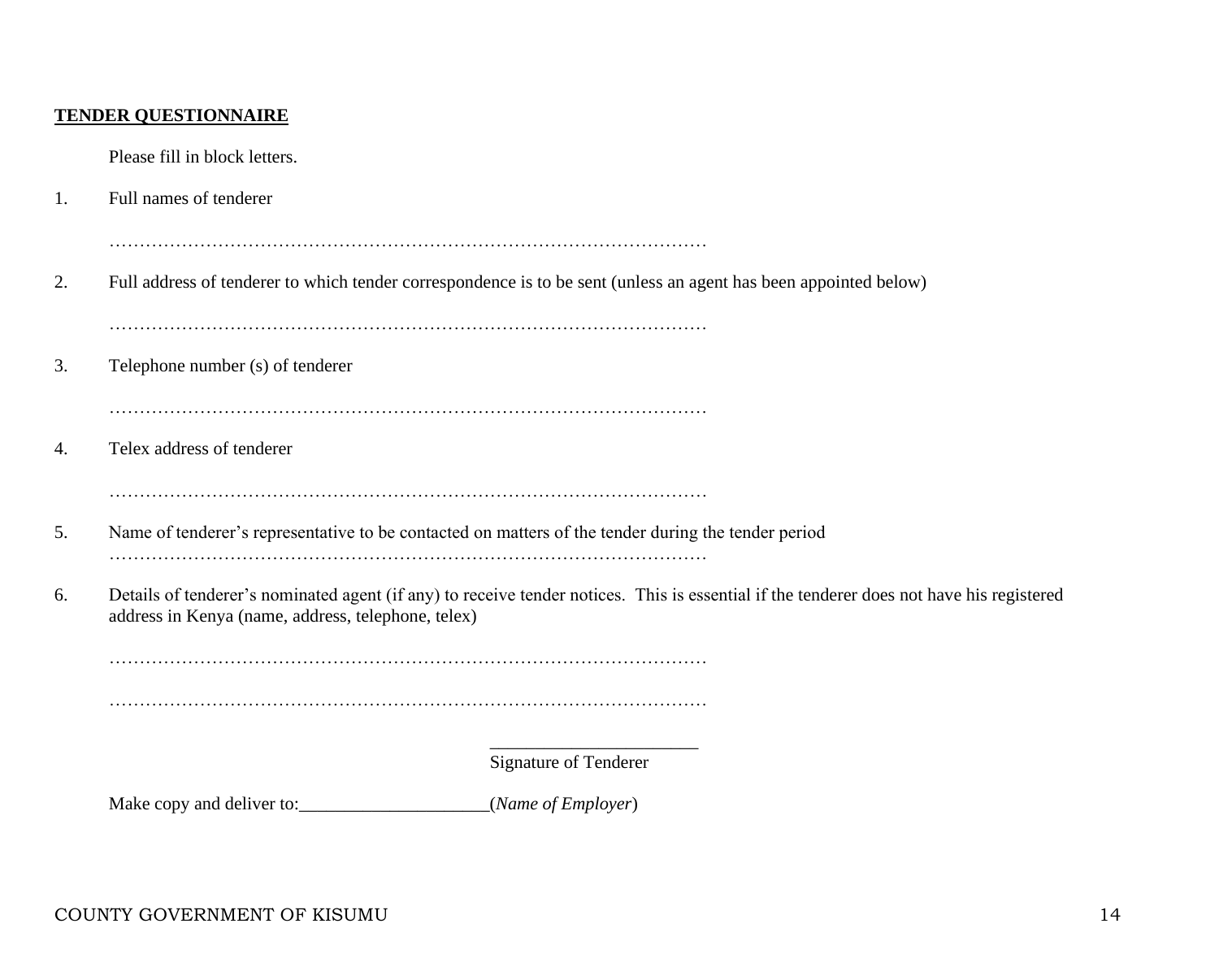### **CONFIDENTIAL BUSINESS QUESTIONNAIRE**

You are requested to give the particulars indicated in Part 1 and either Part 2 (a), 2 (b) or 2 (c) and 2 (d) whichever applies to your type of business.

You are advised that it is a serious offence to give false information on this Form.

| $Part 1 - General$                                                   |
|----------------------------------------------------------------------|
|                                                                      |
|                                                                      |
|                                                                      |
|                                                                      |
|                                                                      |
|                                                                      |
| Maximum value of business which you can handle at any time: K. pound |
|                                                                      |
|                                                                      |
| Part 2 (a) – Sole Proprietor                                         |
|                                                                      |
|                                                                      |
|                                                                      |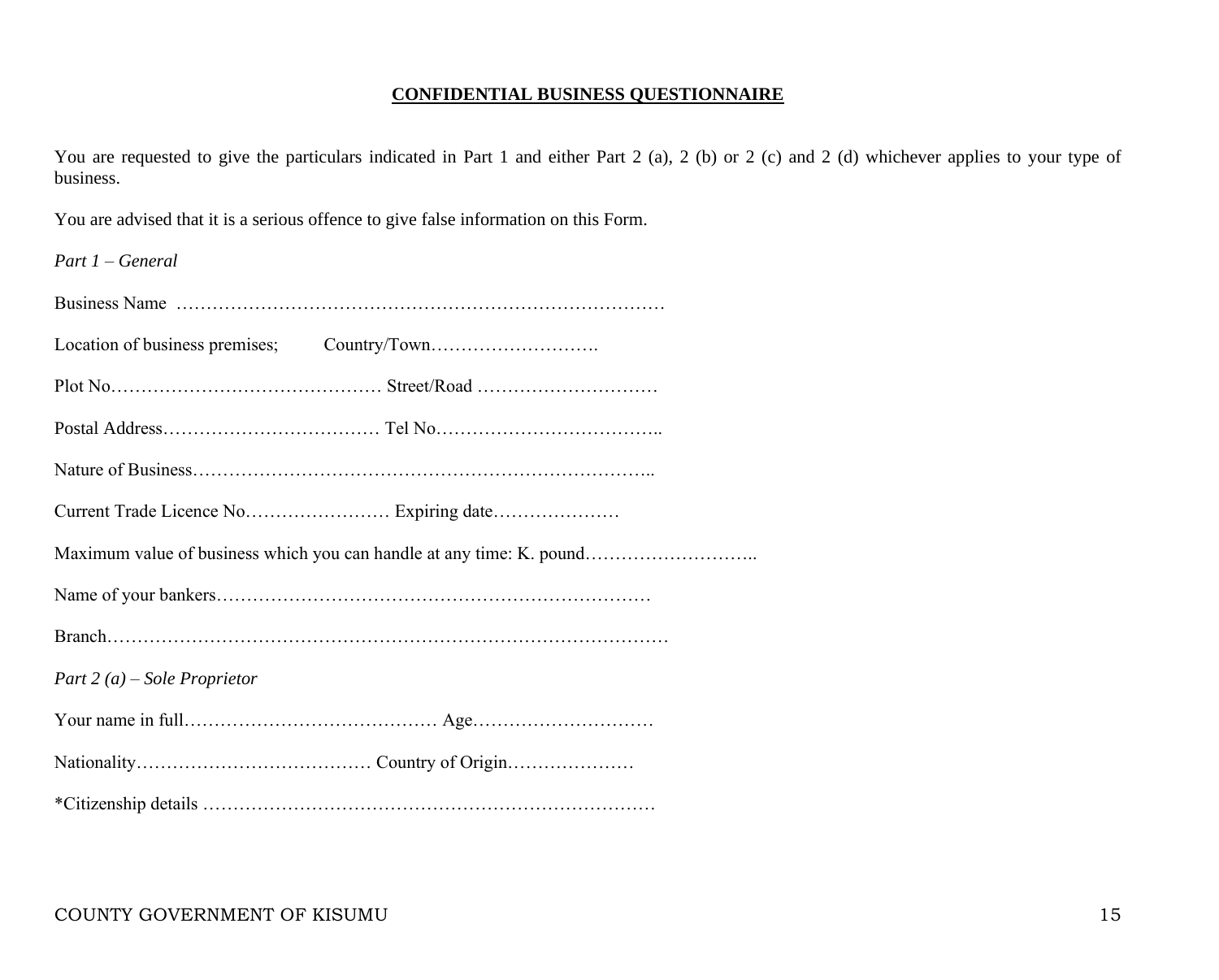# *Part 2 (b) – Partnership*

*Give details of partners as follows:*

|                  |                                           | Name in full Nationality Citizenship Details Shares  |  |
|------------------|-------------------------------------------|------------------------------------------------------|--|
|                  | Part $2(c)$ – Registered Company:         |                                                      |  |
|                  |                                           |                                                      |  |
|                  |                                           | State the nominal and issued capital of the Company- |  |
|                  |                                           |                                                      |  |
|                  |                                           |                                                      |  |
|                  | Give details of all directors as follows: |                                                      |  |
|                  | Name in full. Nationality.                | Citizenship Details*. Shares.                        |  |
| $\mathbf{1}$ .   |                                           |                                                      |  |
| 2.               |                                           |                                                      |  |
| 3.               |                                           |                                                      |  |
| $\overline{4}$ . |                                           |                                                      |  |
|                  |                                           |                                                      |  |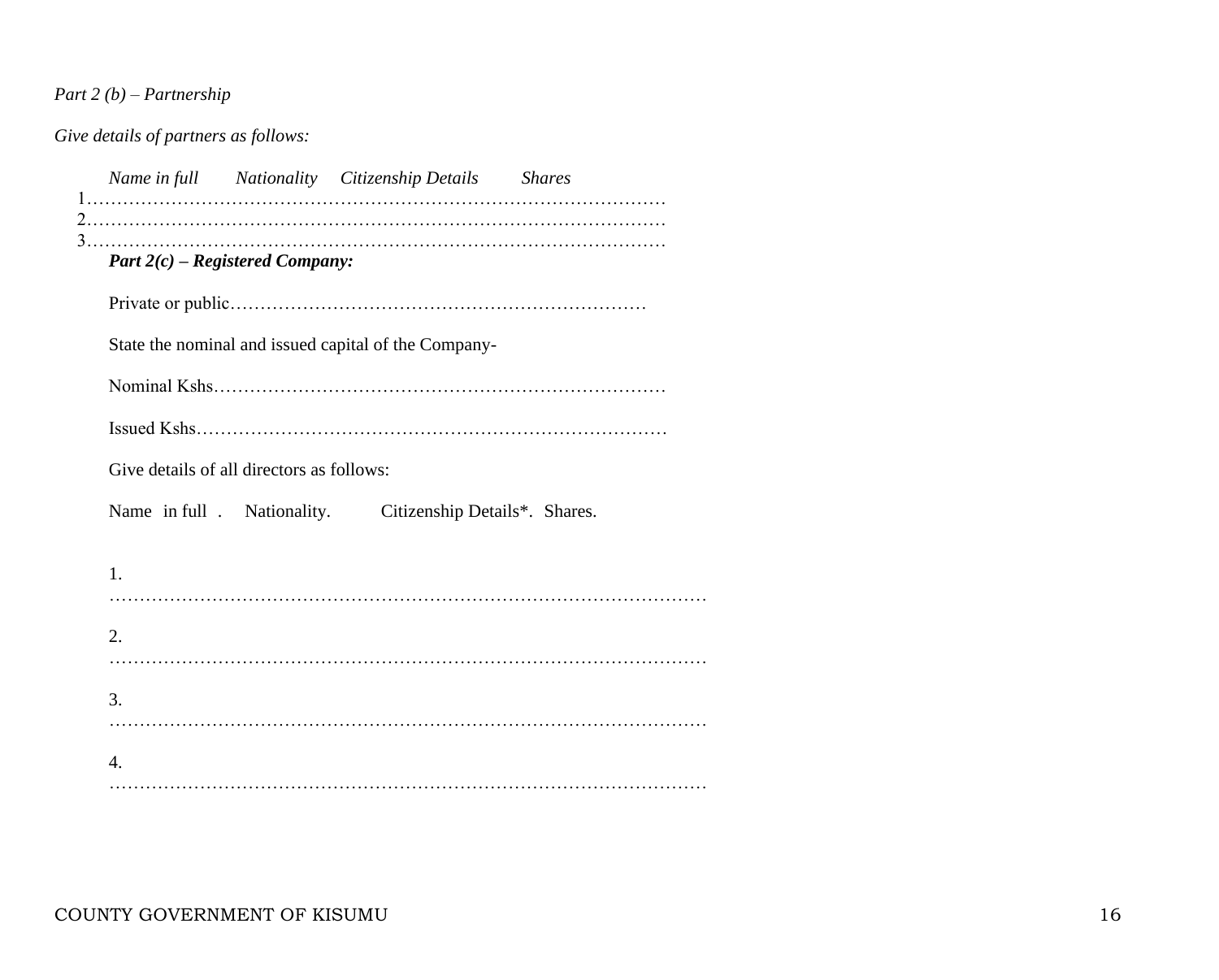## *Part 2(d) – Interest in the Firm:*

Is there any person / persons in …………………… (*Name of Employer)* who has interest in this firm? Yes/No……………………… (*Delete as necessary*)

I certify that the information given above is correct.

……………………… ……………………… ………………… *(Title) (Signature) (Date)*

• Attach proof of citizenship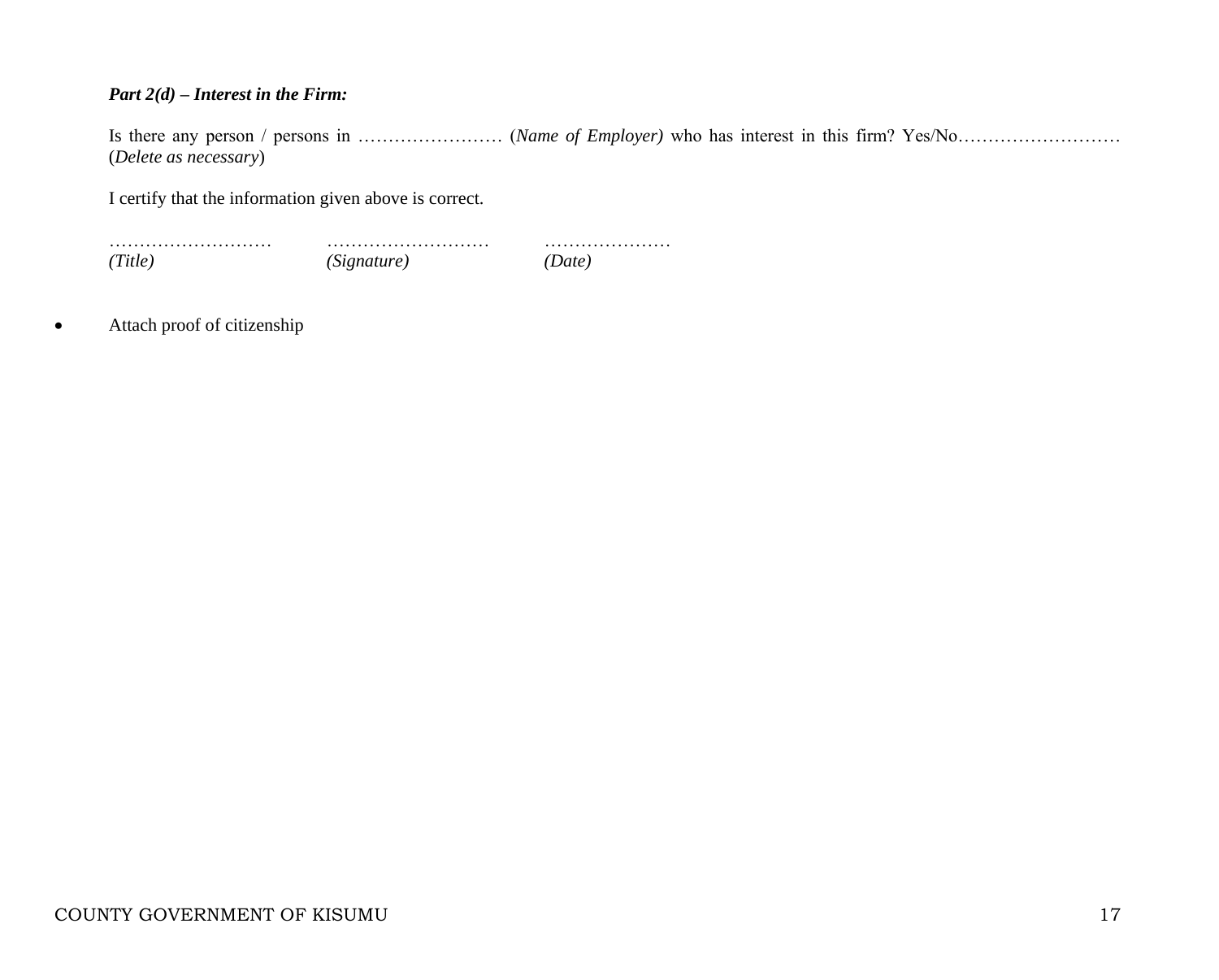### **STATEMENT OF FOREIGN CURRENCY REQUIREMENTS**

(See Clause 23] of the Conditions of Contract)

In the event of our Tender for the execution of \_\_\_\_\_\_\_\_\_\_\_\_\_\_\_\_\_\_\_\_\_\_\_\_\_\_(*name of Contract*) being accepted, we would require in accordance with Clause 21 of the Conditions of Contract, which is attached hereto, the following percentage: (Figures)………………………… (Words)………………………………… of the Contract Sum, (Less Fluctuations) to be paid in foreign currency. Currency in which foreign exchange element is required: ……………………………………………………………………………………… Date: The …………… Day of ……………… 20……………… Enter 0% (zero percent) if no payment will be made in foreign currency. Maximum foreign currency requirement shall be \_\_\_\_\_\_\_\_\_\_\_(percent) of the Contract Sum, less Fluctuations.

> \_\_\_\_\_\_\_\_\_\_\_\_\_\_\_\_\_\_\_\_\_ (Signature of Tenderer)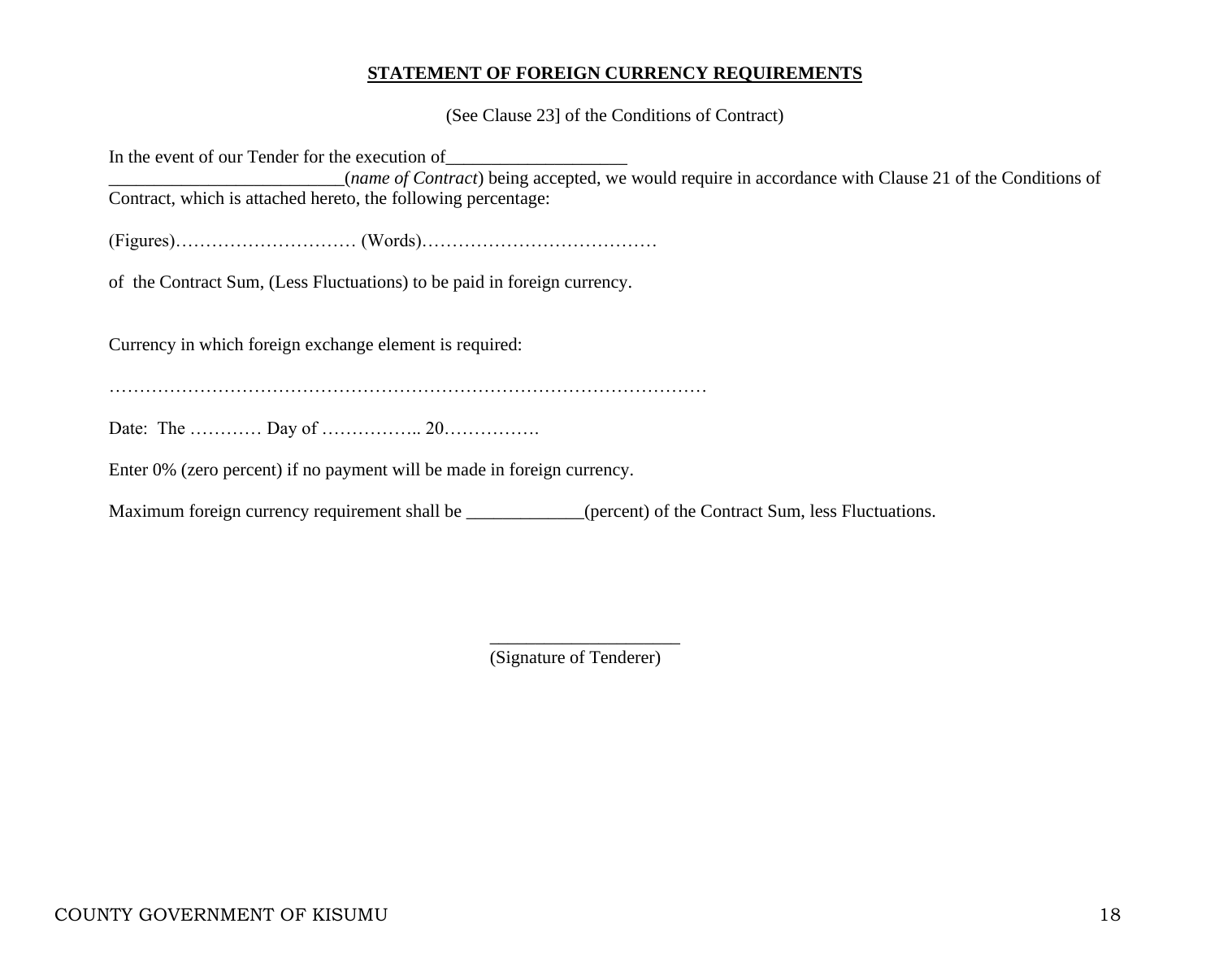## **LETTER OF NOTIFICATION OF AWARD**

| $\Gamma$ o: $\qquad \qquad$                                                                                                                             |
|---------------------------------------------------------------------------------------------------------------------------------------------------------|
|                                                                                                                                                         |
|                                                                                                                                                         |
| RE: Tender No                                                                                                                                           |
| Tender Name                                                                                                                                             |
| This is to notify that the contract/s stated below under the above mentioned tender have been awarded to you.                                           |
|                                                                                                                                                         |
| Please acknowledge receipt of this letter of notification signifying your acceptance.<br>1.                                                             |
| The contract/contracts shall be signed by the parties within 30 days of the date of this letter but not earlier than 14 days from the date of the<br>2. |

3. You may contact the officer(s) whose particulars appear below on the subject matter of this letter of notification of award.

*(FULL PARTICULARS)*

For *Chief Officer*

letter.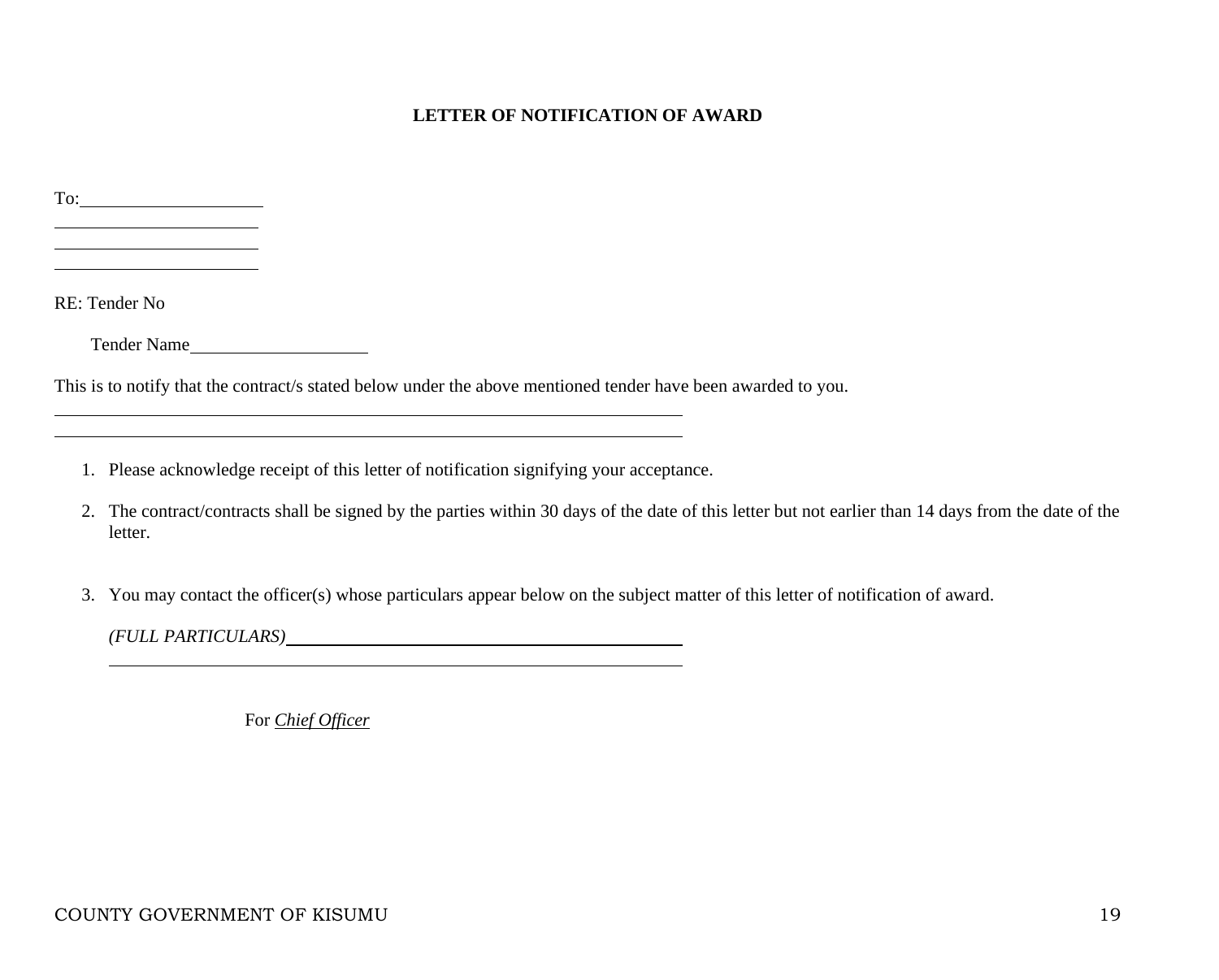### **REPUBLIC OF KENYA**

#### **PUBLIC PROCUREMENT ADMINISTRATIVE REVIEW BOARD**

APPLICATION NO……………… OF……………20………

#### **BETWEEN**

……………………………………………. APPLICANT

AND

…………………………………RESPONDENT *(Procuring Entity*)

Request for review of the decision of the…………… (*Name of the Procuring Entity)* of ……………dated the…day of ………….20……….in the matter of Tender No………..…of …………..20…